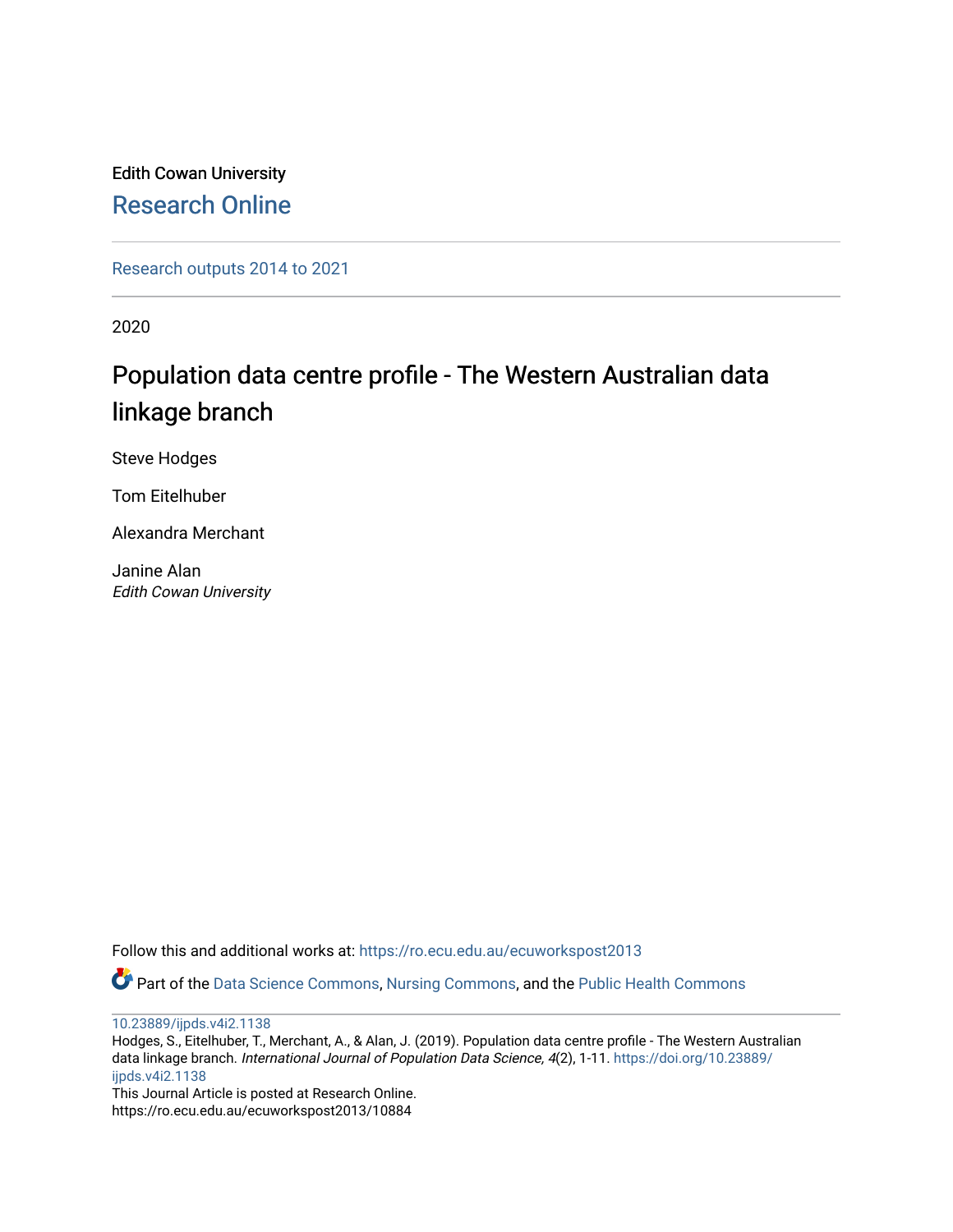

Journal Website: [www.ijpds.org](http://www.ijpds.org)





# Population Data Centre Profile - The Western Australian Data Linkage Branch

Hodges,  $S^{*1}$ , Eitelhuber,  $T^1$ , Merchant,  $A^1$ , and Alan, J<sup>1</sup>

| Submission History                    |                                        |  |  |
|---------------------------------------|----------------------------------------|--|--|
| Submitted:<br>Accepted:<br>Published: | 31/05/2019<br>18/09/2019<br>11/03/2020 |  |  |
|                                       |                                        |  |  |

<sup>1</sup>The Western Australian Department of Health, Data Linkage Branch

Established in 1995, the Western Australian Data Linkage Branch (DLB) is Australia's longest running data linkage agency. The Western Australian Data Linkage System (WADLS) employs an enduring linkage model spanning over 60 data collections supported by internally developed and supported software and IT infrastructure. DLB has delivered, and continues to deliver, a range of significant data linkage innovations, many of which have been adopted elsewhere. A current restructure within the Western Australian Department of Health (which we will refer to as the Department of Health) will provide an improved funding model geared toward addressing issues with staff retention, capacity and customer service, as well as fostering improvements to data management, governance and availability. Research using linked data provided by DLB has been used in over 800 projects resulting in over 2350 publications and outcomes for policy development, service delivery and public health. Demand continues to grow for data linkage services and with the Department of Health's bolstered commitment to resourcing, DLB looks forward to a future for data linkage in Western Australia that is sustainable, high quality, efficient, and safe.

Abstract

#### Introduction

As Australia's longest running data linkage agency, over more than 20 years, the Western Australian Data Linkage Branch (DLB) has developed a diverse range of sophisticated, high quality products and services based on its specialist knowledge. This paper describes DLB's current profile. The Western Australian Department of Health (which we will refer to as the Department of Health) is in the midst of a broad functional restructure, including reforms to DLB's data management and customer service model, geared toward further enhancing DLB's capabilities. Those eventual changes may be discussed in a future paper.

To avoid ambiguity, at least for the purposes of this paper, these general definitions are used:

- Demographic data the subset of administrative data used to perform the data linkage process. This typically includes identifying information such as name and address.
- Service data the subset of administrative data that describes the underlying context of a record such as diagnosis and procedures. May also include some broad demographic information necessary for analysis (e.g. age and sex).
- Data linkage The technique for connecting data that are thought to relate to the same person, family, place

or event [1], noting this paper primarily uses the term to describe the former. This process is performed using only the demographic data.

- Linkage key A unique group identifier assigned records that have been linked on the basis of persons, places, families or events.
- Linked data Used both generally to describe the concept, and more specifically to refer to a collection of service data from one or more sources with linkage keys, provided for an approved request.
- Data Steward The person legally accountable for the use and disclosure of a data collection.
- Data Custodian The person responsible for day-to-day decisions concerning the use and disclosure of a data collection, consistent with the directions of the data steward.

## Population setting

Western Australia (WA) covers approximately a third (2.5M square kilometres) of Australia's total landmass and 10% (2.6M people) of its population [2]. WA's health system comprises both public and private health services, including publicprivate partnerships. The Department of Health is responsible

<https://doi.org/10.23889/ijpds.v4i2.1138>

<sup>∗</sup>Corresponding Author: Email Address: [steve.hodges@health.wa.gov.au](mailto:steve.hodges@health.wa.gov.au) (S Hodges)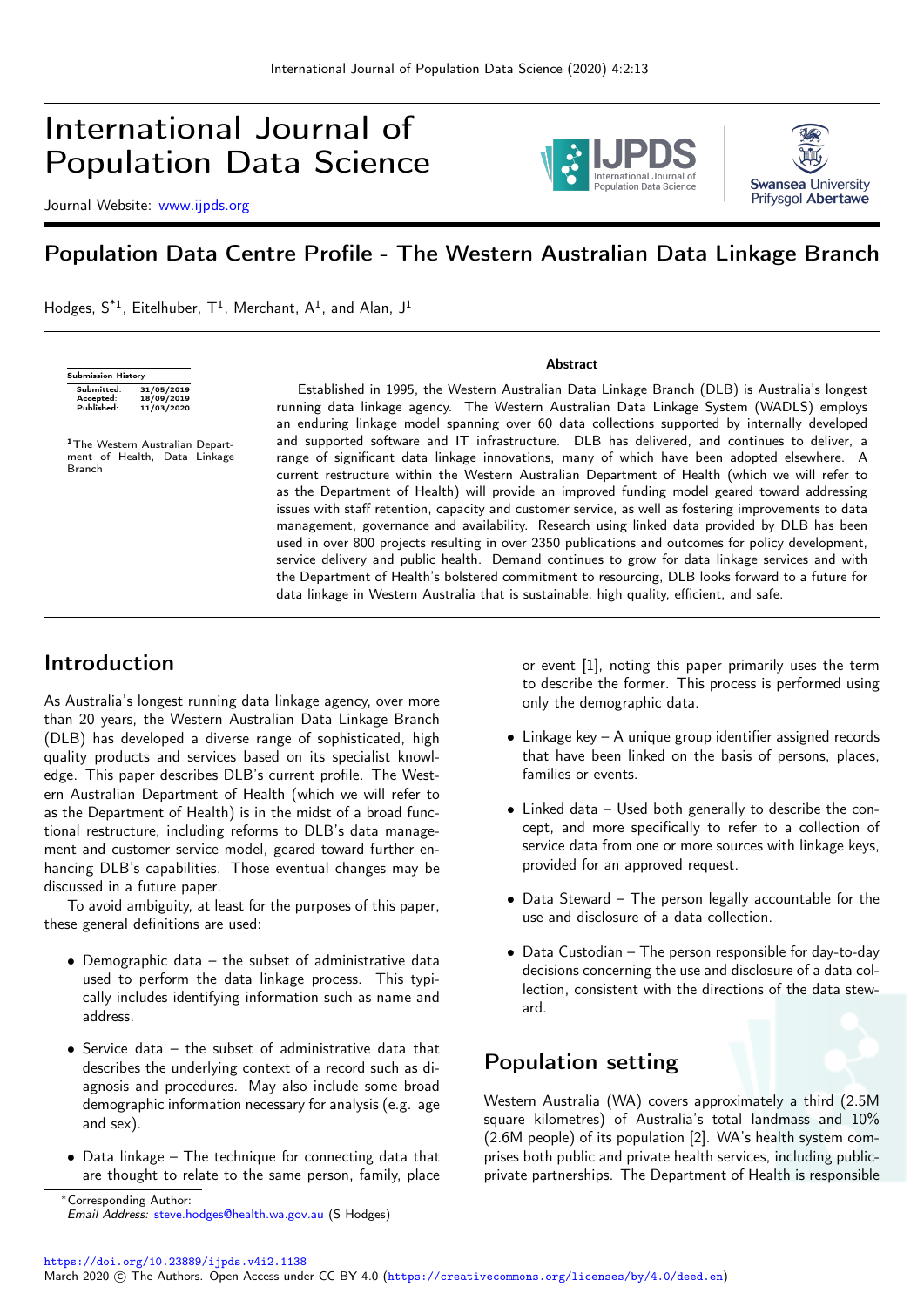for the overall management, performance, and strategic direction of the WA public health system to ensure the delivery of high-quality, safe, timely and accessible health services [3].

# DLB functions and structure

DLB is part of the Department of Health and is best known for building and operating the WA Data Linkage System (WADLS), which provides a secure and enduring data linkage infrastructure. Prior to the establishment of the WADLS, health and other administrative datasets were stored in disparate systems with little to no interconnectedness. Joined up analysis of this data was highly impractical or impossible to perform, therefore limiting the potential value of the data. The WADLS met this challenge and enables the creation of integrated datasets spanning multiple sources, which are used for approved activities such as policy development, service planning and evaluation, quality improvement and research. From its modest beginnings in 1995, the WADLS now ranks among the most comprehensive, high quality and enduring linkage systems worldwide. The WADLS spans approximately 60 data collections, representing over 115 million linked records, some dating back to as early as 1945. Health-related linkages form over half of the WADLS. DLB continues to incorporate new data collections into the WADLS, the growth of which is a focal point of the new reforms.

DLB also manages a range of services to facilitate access to linked and value-added data. This includes a refined Application for Data process and the development of innovative data delivery mechanisms (described later in this paper).

DLB comprises 19 staff across five teams aligned with the core functions described in Table 1.

In addition to its core functions, DLB has a strong track record for innovation, setting a number of successful precedents, and pioneering important pieces of work in collaboration with government, industry and academia (See Table 2).

# Operating Model

DLB pioneered the application of the separation principle [4], which requires the separation of a person's demographic data from their service data. It requires that those who have access to an individual's identity do not have access to their service data and vica versa. It also helps ensure the minimum amount of information is used for the purposes of linkage and creation of linked data. This is a vital consideration, since most population health research facilitated by DLB occurs under a waiver of consent, consistent with the NHMRC National Statement [5].

The need for separation also extends to the applicant, especially in cases where they have access to identifiers. Over time, there has also been a need to extend and modify the separation principle to allow for unavoidable practical situations, for example:

• Applicants are treating physicians and therefore can intuitively recognise the service information of their patients (even where the data has had identifiers removed);

- The project depends on identifiable information to collect additional service data that cannot be sourced any other way (e.g. a review of medical notes for details that are not contained in the administrative data sourced from the hospital discharge summary); and/or
- The project team is particularly small, or where certain personnel (e.g. a PhD student) must perform a certain proportion of the work.

Situations like these may be solved using temporal separation, which permits an authorised individual access to both identifying information and service data, but prohibits simultaneous access.

#### Consent model

Linkage activities in WA are not currently governed by specific state privacy law and frequently occur without informed consent. This gives rise to complex governance structures that seek to balance personal privacy with potential public benefit through secondary data use. The Government of Western Australia is developing privacy and responsible data sharing legislation and has recently published a discussion paper for public consultation [6], to which the Department of Health will contribute feedback regarding legislative enablers for data linkage and access to linked data.

Of the applications for linked data received by DLB in 2018, approximately 20% were fully consented, 75% required a waiver of consent for all data, and the remaining 5% had a combination of expressed consent and waiver of consent or the consent issues are awaiting clarification.

Decisions about waiver of consent are made by a fully constituted Human Research Ethics Committee (HREC) that is registered with the National Health and Medical Research Council's (NHMRC's) Australian Health Ethics Committee (AHEC). DLB uses this information to inform options for release of data, and data custodians use it to inform approval for data release. A fully consented study may allow a less stringent process of separation to be approved, or ease data custodians' concerns about the release of potentially or fully re-identifiable data.

#### Governance, legislation and management

At present, there is no unifying legislation in WA to underpin the sharing of personal data, including for linkage purposes. The data linked by DLB is sourced within the WA Health System as well as via a range of other government and nongovernment agencies, and is governed by associated legislative and policy frameworks. The Department of Health effectively navigates a network of rules, relationships and decision-making protocols (see Table 3) to benefit all stakeholders while protecting confidentiality.

DLB's "infrastructure linkages" (i.e. those undertaken irrespective of any project requirements, to ensure links are available upon request) are underpinned by data sharing agreements and a single, overarching HREC approval. This allows a streamlined approach to governance of the WADLS infrastructure, decoupled from the governance and time constraints of linked data applications.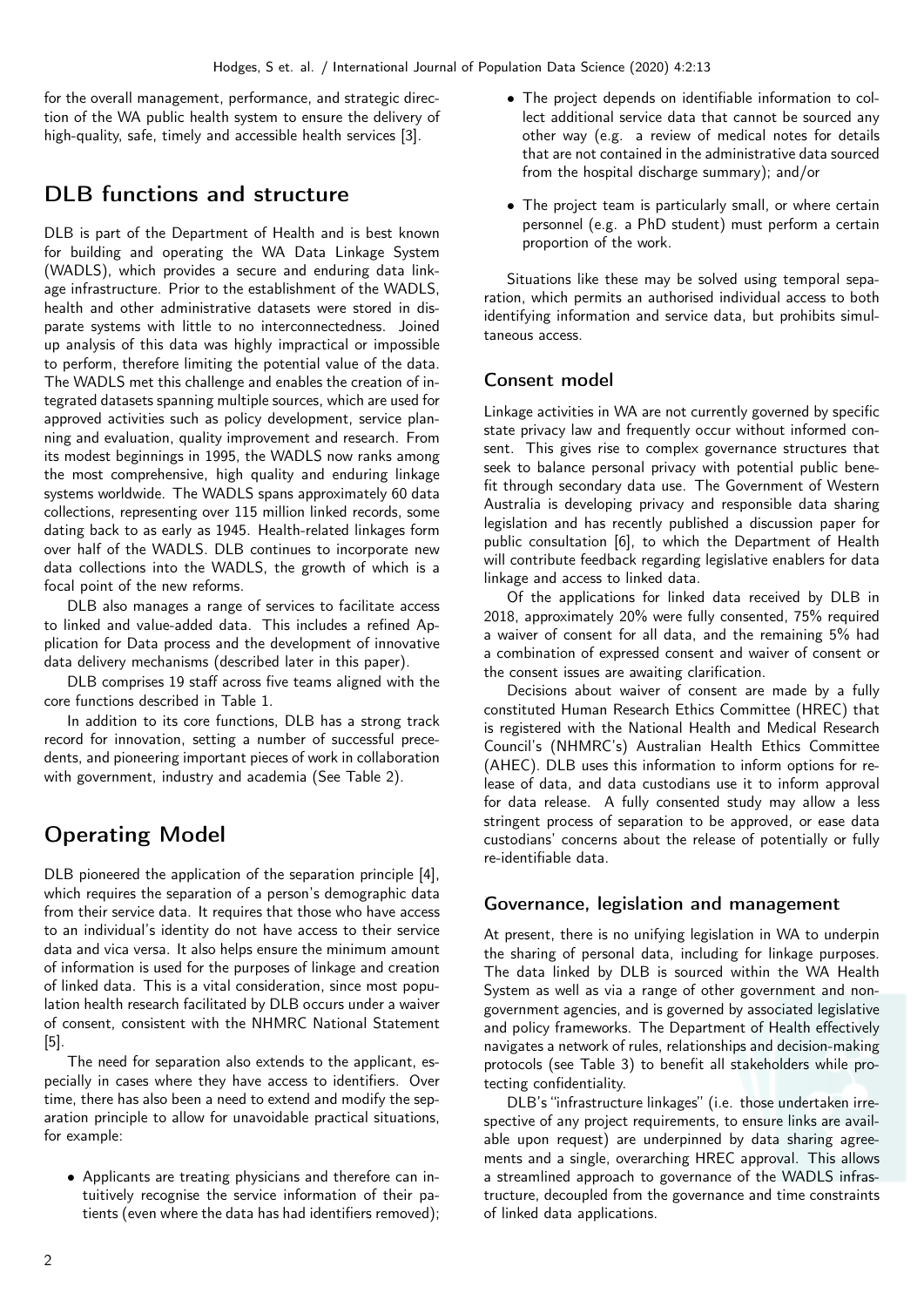#### Privacy by design

DLB employs a suite of measures, in addition to those detailed above, to safeguard the confidentiality of personal data. These are documented elsewhere [7] and include physical access restrictions, criminal record checks, policy education, technological protections, data screening, encryption, secure transfer protocols and pre-publication review.

### Funding

A linkage system the size and complexity of the WADLS comes with significant capital and operational costs, including workforce, equipment, software, and secure facilities. Additionally, the natural fluctuations in the demand for linked data make resourcing requirements difficult to predict ahead of time. The Department of Health funds DLB's core operations. From time to time increased demand for linkage services are required, however the time required to convert additional funding into linkage capacity can create a tension between supply and demand. Expansion or changes in the WADLS infrastructure (e.g. addition of datasets) can raise similar tensions.

DLB operates a cost recovery model for non-Department of Health data requests, as well as new linkages of non-Health datasets into the WADLS infrastructure. Charging formulas are routinely reviewed to ensure sustainability and fairness, and these will be revisited once the restructure is fully implemented, to reflect DLB's new financial position.

# Architecture and information technology

DLB maintains its own hardware, separated from the Department of Health's network and IT support by an independent firewall. This arrangement recognises the value and sensitivity of the WADLS and permits DLB to maintain its technical architecture, software products and security systems with maximum flexibility.

The original environment was SPARC (Scalable Processor Architecture, Reduced instruction set Computing; an architecture originally developed by Sun Microsystems and Fujitsu) running Solaris and Oracle database, and while some of this style of hardware and the Solaris operating system (OS) are still in use, DLB has migrated to PostgreSQL and is moving toward Intel architecture. DLB's strategic direction is to remove vendor dependencies and improve value for money by shifting toward generic hardware, Linux OS, and PostgreSQL database.

Much of DLB's software is developed in-house to meet specific functional requirements. This includes linkage applications, the family connections system, data extraction scripts and a variety of other tailored data handling tools. Legacy geocoding software was developed in-house, but replaced in 2016 with an off-the-shelf product. DLB's linkage software, including its history, drivers for change, and a description of its benefits and limitations can be found in a recently published article [9].

#### Data linkage

DLB uses an enduring probabilistic linkage model. Each received dataset adds incrementally to the WADLS. This allows continuous linkage improvements with relative stability of links over time (i.e. they are not periodically re-created from scratch). Wherever practicable, data is processed, cleaned, and stored in its original structure to minimise anomalies introduced by modifying that structure [10].

The third generation of DLB's linkage software "DLS3" recently entered production [9]. In contrast with DLB's previous sequential/iterative approach, DLS3 is designed to incorporate new datasets into a dynamic infrastructure and allows multiple matching strategies to run concurrently. The results are combined and de-duplicated to both minimise the number of clerical reviews to be undertaken, and to also present a more holistic picture of how a record meshes with the WADLS.

DLB has a number of automated and manual processes designed to maintain and improve linkage quality [11]. DLB links a number of datasets almost exclusively for their positive contribution to linkage quality, two examples being marriage registrations (which capture many changes in surname) and drivers' licences (which carry a history of residential addresses).

Holistic WADLS statistics and Dataset Quality Statements have been routinely produced for some time [11], and more recently work has commenced on producing standardised linkage reports at the completion of each linkage in DLS3. These will provide valuable detail to applicants regarding outcomes for project-related linkages. Reports for routine linkages will allow a trend analysis of linkage quality over time to inform continuous improvement.

#### Data sources

DLB undertakes most infrastructure linkages on a consistent schedule (monthly, quarterly or annually). Some infrastructure linkages are more sporadic, depending on resourcing and data availability.

As shown in Table 4, DLB's current linkage infrastructure comprises 44 recently or routinely linked data collections. Excluded from this table are a number of historical infrastructure linkages for which the existing links are available but the data has not been recently updated. DLB also completed around 500 project-specific linkages since its inception, 55 of which were performed during 2017 to 2019. Some of these are deemed infrastructure equivalent due to their scale, complexity or maintenance requirements; the latter have been included in the table. The new Mental Health Information Data Collection (MIND) and the Non-admitted Patient Activity and Wait List (NAPAAWL) data collections are two recent and valuable additions to DLB's linkage infrastructure.

The addition of new datasets to the WADLS is typically negotiated based on their known or anticipated level of demand. Data custodians typically perceive the greatest risk lies in the disclosure of personal identifiers, usually a necessity for linkage to occur. In a reasonably mature linkage system such as the WADLS, it can be assumed that the vast majority of these identifiers already exist within the system. The risk factor is more often in the additional information added to the linkage system, such as identifying a person has a particularly sensitive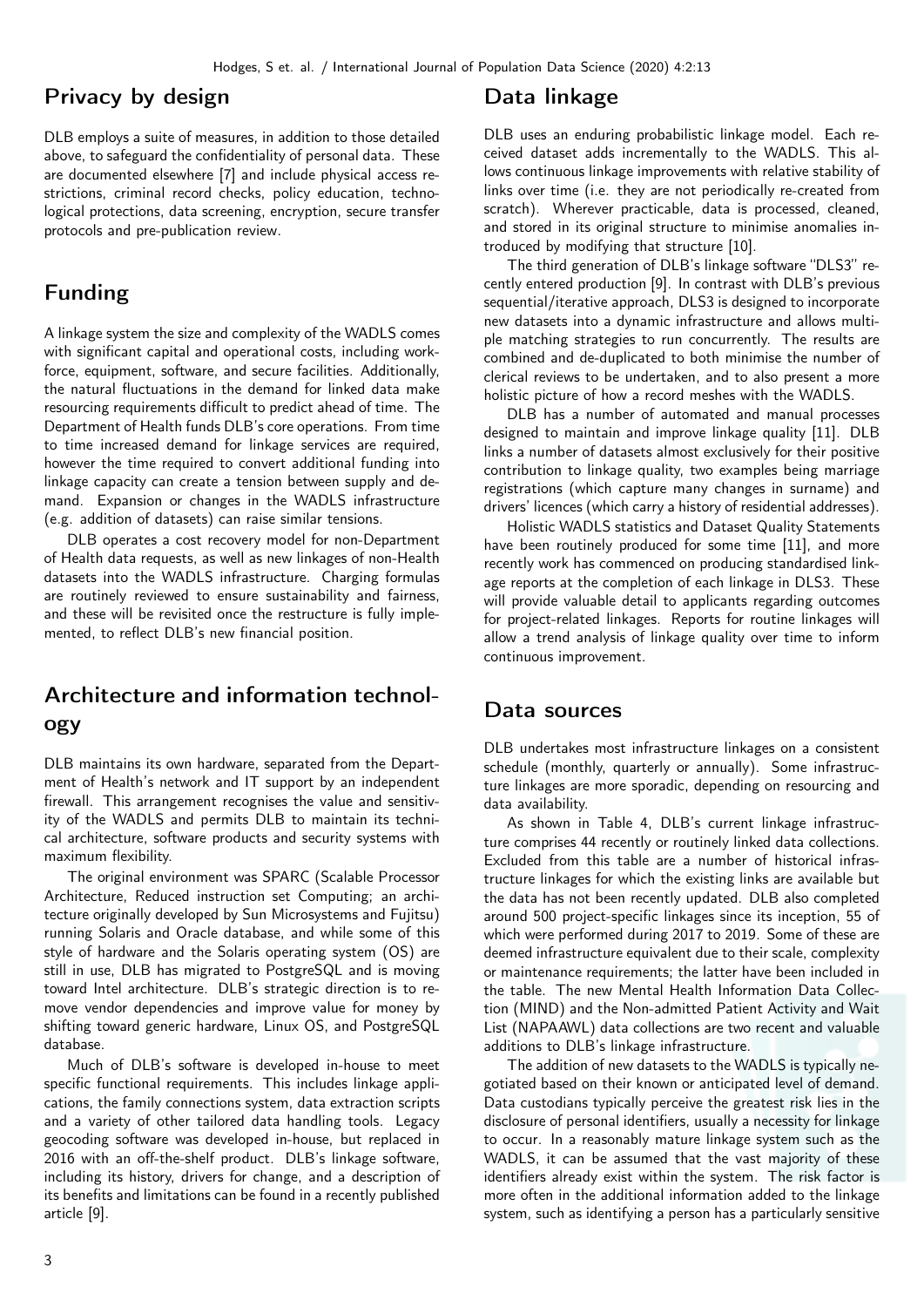characteristic (e.g. someone with an infectious disease).

The time and resourcing requirements to link demographic data and make associated service data available are often underestimated. Many data collections enforce their own quality assurance and review processes that can extend the timeframe for data to become available for linkage. Beyond this, problems with the linkage readiness [12] of demographic data often need to be addressed. These include issues of completeness and quality, consistency between updates, and the stability of unique record identifiers. Alternatively, data providers may be able to provide data for linkage, but then experience lengthy delays delivering the service data extracts (e.g., due to resourcing constraints). Many of these problems can put data linkage on hold, delay requests, or invalidate work already completed. DLB finds these issues are best mitigated when data providers treat linkage as a mutually beneficial ongoing partnership that requires regular communication and troubleshooting. Clear process documentation for on-boarding new and updated datasets and thorough acceptance testing are highly beneficial in ensuring that problems are captured early. Routine review and reconciliation processes can also assist in identifying data discrepancies that have "slipped through the net."

### Linkage keys

The term 'linkage key' is used varyingly by different linkage agencies. In some contexts, it has been used to describe the set of identifiers used to match with other data [13]. In DLB's case, the term refers to a unique group identifier.

Demographic data is stored within DLS3 as a collection of "demogs". A demog consists of one or more unit-level data records. A record identifier (DLB's clients may know this as the LPNO) is assigned to each demog. These identifiers are unique across data collections, but stable within them [14].

DLS3 compares demogs to determine the potential for a match. However, it does not store any resulting linkage as a relationship between two *demogs*. Instead, it combines the potential match with all the potential matches for other demogs already associated together, and then adds them to the list considered to belong to the same person. This list is called a *chain*. Currently, there are  $>4.4$  million *chains* in the WADLS (excluding chains of only one record). The median chain length is 27, the longest exceeds 10,000 records.

Chains are stored in an independent 'Links' table, comprising chain identifiers and pointers to their associated demographic data. This is DLB's equivalent of what is sometimes referred to as a 'Master Linkage Key'. Adding a record to a chain triggers the automatic validation process within DLS3 that reviews the chain for unlikely or impossible record combinations [9, 15].

A chain can be identified by any record identifier within the chain. However, one is chosen by a heuristic that prioritises those from sources that have historically remained most stable in *chains*. These are generally from events at the very beginning of a person's life (e.g. a birth record). This record identifier is called the root, and for most user-visible purposes it is the chain identifier.

The root is the external presentation of a linkage key. This structure is a legacy from the previous linkage system and has been maintained for its familiarity to pre-existing applicants

and to smooth transition when data updates are requested. While DLS3 supports this structure, it is not constrained by it. Any record, sub-type and/or linked group can be identified using native DLS3 fields alone.

Project specific linkages that are not deemed infrastructure-equivalent are performed without traditional record identifiers being assigned. DLS3 performs all the same cleaning and linkage functions, and identifies the chain to which the record would be added, but does not add the record to the chain. This allows the full benefits of DLS3 to be realised and ensures the linkage can be accessed again if required, but avoids the unnecessary overhead of ongoing maintenance.

#### Service data extraction

Most applications for data require a tailored extraction that meets specified parameters, including cohort selection criteria (e.g. based on diagnoses), date bounds and a defined list of variables for each dataset being requested.

The standard extraction process [16] in DLB has five steps:

- 1. Identify the study population(s),
- 2. Extract the associated linkage keys,
- 3. Attach the approved service data,
- 4. Perform standardisation and quality checking, and
- 5. Securely release the data to the approved recipient.

DLB developed the Custodian Administered Research Extract Server (CARES) [17], a centralised repository of service data from participating data collections and a suite of associated extraction tools. CARES was developed to overcome inefficiencies with the traditional linked data extraction process, where the task of extracting service data was distributed among every one of the participating data collections (hospital, emergency, cancer, death, etc.), each with their own data stores, tools, output formats and competing priorities for resourcing. Data custodians using the CARES system are required to provide routine updates of their service data for CARES. CARES improves the efficiency of the extraction process by allowing the previously disparate tasks to be performed by one person in a standardised environment. CARES has been embraced by a number of data custodians for the reduction in workload, although subsequent cost shifting to DLB has been a consequence. DLB are considering ways to further improve the CARES model by reducing or eliminating some of the interdependencies between CARES, WADLS and the source Data Collections.

#### Access to data

Traditionally DLB delivers tailored extracts to applicants who have met the required data, ethical and research governance requirements. These extracts contain the minimum data necessary to meet the analytical requirements of the project. Historically, this approach has suited most applications for data received by DLB. However, as the breadth and complexity of linked data requests increase, DLB is considering alternatives to this traditional approach.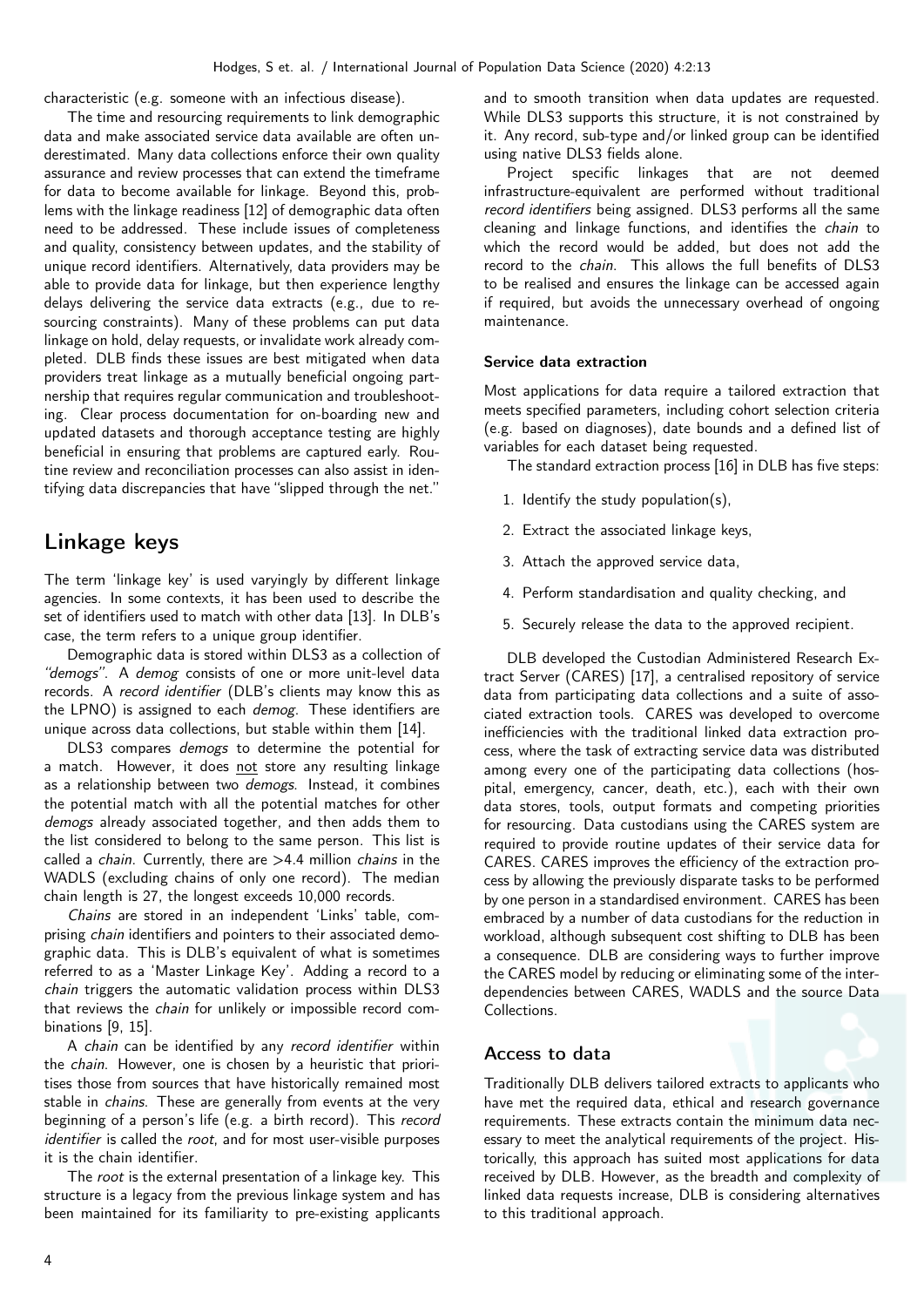Data custodians have an unparalleled knowledge of the data collections they manage that adds value when reviewing requests for linked data. This expertise is built through their day-to-day experience as area managers who handle a range of responsibilities related to their data collection. They provide valuable services associated with linked data requests, including application review, data extractions and pre-publication review. As linked data requests have increased in number and complexity, the duties of data custodians have become more demanding. The Department of Health reforms will target improvements to the effective support for this critical function.

Requests for population-wide datasets to be used by multiple personnel for a variety of projects (sometimes unspecified at the time of application) are increasingly common. The current policy and legislative framework does not always provide a clear path to facilitating these requests. Navigating them caseby-case is onerous and can impact feasibility, cost and timeframes. Novel approaches to data governance and technical innovations (such as secure access laboratories) have delivered some progress in this space. DLB are investigating new ways to achieve practicable and cost-effective solutions that mitigate risks while encouraging the fullest use of administrative data for the public good. This includes review of governance models for linked data repositories, development of a Department of Health linked data warehouse and associated secure access environments, and revisions to the Application for Data process to better accommodate the full spectrum of requests. Additionally, the Department of Health is contributing to a range of state and national conversations on data sharing, privacy and associated policies and legislation. Developments in this space will have considerable impact on data linkage capability in Western Australia and nationally.

#### Noteworthy outputs

DLB has conducted two reviews of linked data projects and their outputs that collectively cover the period 1995 to 2014. "Outputs" were defined as "a publication produced by the researchers using linked data provided by the DLB". In addition to outputs self-reported by the researchers, DLB also searched for outputs containing acknowledgement of DLB as a source of linked data. Together these scans revealed a total of more than 2350 publications, spanning over 800 projects.

The results of linked data projects have been used in a variety of ways, including:

- The planning and implementation of health services (dialysis, palliative care, dental, aboriginal health, vaccinations, chronic disease, etc.)
- Policy development (breast cancer, vaccinations, vehicle safety, aged care, occupational safety, etc.)
- The establishment of new data collections (developmental anomalies, intellectual disability)
- The development and refinement of new data linkage processes (cross-jurisdictional linkage, privacy preserving record linkage)
- Evidence-based clinical evaluation (Hepatitis C testing, opiate prescriptions, etc.)

An independent national review carried out in 2015 [18] found that 51% of 629 papers identified to have used Australian linked hospital data had received data from WA, contrasting with WA's 10% share of the national population. Fewer than ten of the identified papers were published prior to DLB's establishment in 1995.

### **Discussion**

Data linkage is a complex, multi-stakeholder process, challenging to understand and even more so to perform. DLB's operations are perceived by some as a black box, leading to misperceptions of the factors affecting (1) the linkage of data, (2) access to linked data; and (3) the analysis of linked data. Expertise in one of these areas does not necessarily translate to the others. Challenges may relate to funding, governance, oversight, protocol or technology. Some of these challenges are internal to DLB and others fall in the remit of other stakeholders to fix, or a combination of the two. Siloed thinking risks misunderstanding the root cause of challenges faced by other parties. DLB recognises that different parties provide valuable and complementary perspectives and welcomes opportunities to collaborate. To facilitate these discussions, the Department of Health is seeking to establish a Data Linkage Stakeholder Advisory Committee, drawing input from a range of government and non-government participants.

The lack of cohesive WA legislation that explicitly and unambiguously enables data sharing, data linkage and associated data release has driven a proliferation of governance practices (sometimes overlapping) and a lack of clarity about data sovereignty. Delayed or ad-hoc decision-making complicates and further obstructs data sharing for linkage and release of data to applicants. Having common privacy, data classification, risk assessment and data sharing models, alongside the provision of associated technical solutions, will address some challenges facing linkage agencies and applicants alike.

Rational consideration of the sensitivity of data is central to the continued progress of data linkage at all levels. The Australian Government is currently consulting with a wide range of agencies regarding its new data sharing legislation. DLB is hopeful that inclusion of data linkage agencies in this consultation will ensure a result that enables rather than constrains their activities, including in cross-jurisdictional environments.

To ensure a successful outcome, any smoothing of data sharing pathways must be coupled with strong and enduring partnerships between data providers and linkage agencies. High quality linkages, consistent update schedules and timely access to data are more likely when all stakeholders view linkage and the associated technical and governance considerations as a collaborative effort. Further value can be realised when data providers routinely use linkage to improve the quality and usability of their own data stores.

Success breeds growth in demand and challenges may arise when the requirements for commensurate growth in data stores, processing power, operational throughput and personnel are limited by funding. For example, linked outpatient data has long been sought after, but with a volume considerably greater than that of DLB's next largest data collection, the Non-admitted Patient Activity and Wait List (NAPAAWL) linkage has only recently become viable thanks to the rollout of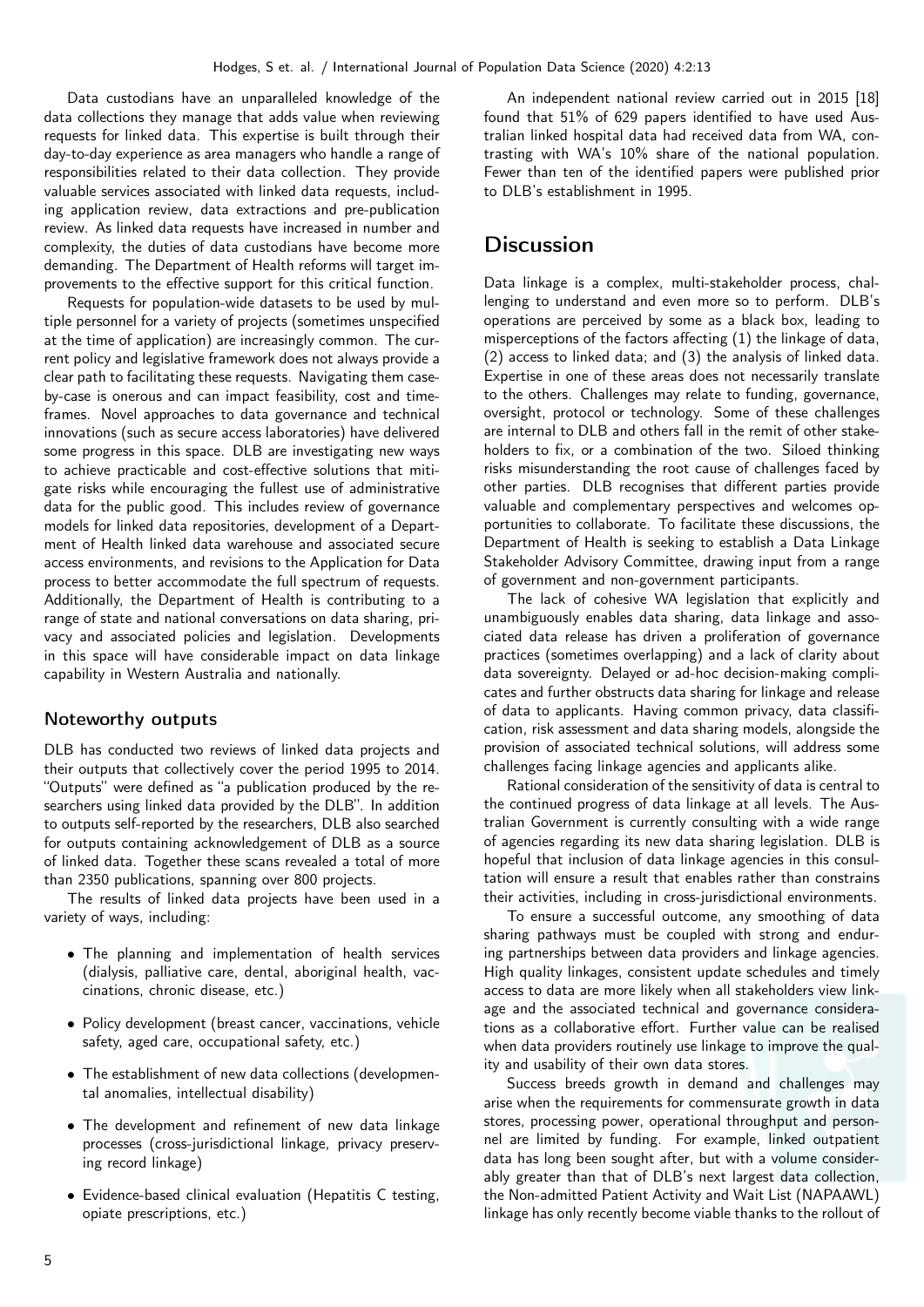DLS3. Even so, DLB must still grapple with server resourcing considerations to handle the collection's sheer volume. DLB is watching emerging technology with keen interest, for example, the possibility of leveraging secure cloud services to improve processing power and efficiency.

Under the Department of Health's restructure, important steps are being taken to remedy DLB's historical challenges with respect to balancing linkage supply and demand. DLB's experience and lessons learned have shown that funding models for linkage agencies should be approached with considerable foresight. Acceptable funding during the start-up phase may not translate well to longer term funding needs. A reliance on grants, charitable funding, and cost-recovery may hinder the progress toward strategic goals in favour of short-term outcomes. A proliferation of temporary contracts allows teams to be restructured to best meet varying demand; however this comes at the expense of job security and may result in the loss of skilled staff.

Mature linkage agencies face the challenge of balancing stability with adaptability in an environment of variable but increasing demand. Agencies employing a fixed-funding model may experience limited ability to adapt, potentially limiting their opportunities to grow. However, agencies operating under cost recovery scenarios may also face problems, since allocation of resources is harder to plan ahead of time and any increases in funding run the risk of being mistimed with operational needs or quickly subsumed by demand.

### Conclusion

DLB is proud of its achievements, and excited to be a part of the rapidly maturing and vibrant Australian data linkage community. DLB's culture of continuous improvement has led many of its practices, service models and innovations to be adopted elsewhere. However, such self-driven progress must be balanced with well-meaning external recommendations and the constant demand to deliver data for applicants as quickly as possible, an experience almost certainly not unique to DLB. The Department of Health is committed to building on DLB's historical achievements and to continue its pre-eminent standing in the global linkage community. With this, alongside effective collaborations, technological advances and developments in enabling legislation, DLB aspires to a future linkage landscape that is sustainable, high quality, efficient and safe.

## **Contributions**

SH drafted the original manuscript with input and critical feedback provided by TE, AM and JA.

## Statement on Conflicts of Interest

The authors have no conflicts of interest to declare.

#### Ethics statement

The data custodian of the WA Data Linkage System determined that no Ethics approval was required for this publication.

### References

- 1. Data Linkage Branch, WA Department of Health, "What is Data Linkage?," 12 October 2016. [Online]. Available: [https://www.datalinkage-wa.org.au/](https://www.datalinkage-wa.org.au/what-is-data-linkage) [what-is-data-linkage](https://www.datalinkage-wa.org.au/what-is-data-linkage). [Accessed 22 May 2019].
- 2. Australian Bureau of Statistics, "Australian Demographic Statistics", March Quarter 2019, p9. [https://www.abs.gov.au/AUSSTATS/abs@.nsf/](https://www.abs.gov.au/AUSSTATS/abs@.nsf/DetailsPage/3101.0Mar%202019) [DetailsPage/3101.0Mar%202019](https://www.abs.gov.au/AUSSTATS/abs@.nsf/DetailsPage/3101.0Mar%202019) [Accessed 27 February 2020]
- 3. Western Australian Department of Health, "Overview of the WA health system," [Online]. Available: [https://www.healthywa.wa.gov.au/Articles/N\\_](https://www.healthywa.wa.gov.au/Articles/N_R/Overview-of-the-WA-health-system) [R/Overview-of-the-WA-health-system](https://www.healthywa.wa.gov.au/Articles/N_R/Overview-of-the-WA-health-system). [Accessed 3 May 2019].
- 4. C. W. Kelman, A. J. Bass and C. D. J. Holman, "Research use of linked health data - a best practice protocol," Austrealian and New Zealand Journal of Public Health, vol. 26, no. 3, 2002. [https://doi.org/10.](https://doi.org/10.1111/j.1467-842X.2002.tb00682.x) [1111/j.1467-842X.2002.tb00682.x](https://doi.org/10.1111/j.1467-842X.2002.tb00682.x)
- 5. National Health and Medical Research Council, "National Statement on Ethical Conduct in Human Research (2007) - Updated 2018," [Online]. Available: [https://www.nhmrc.gov.au/about-us/publicatio](https://www.nhmrc.gov.au/about-us/publications/national-statement-ethical-conduct-human-research-2007-updated-2018) [ns/national-statement-ethical-conduct-human](https://www.nhmrc.gov.au/about-us/publications/national-statement-ethical-conduct-human-research-2007-updated-2018)[research-2007-updated-2018](https://www.nhmrc.gov.au/about-us/publications/national-statement-ethical-conduct-human-research-2007-updated-2018). [Accessed 31 May 2019].
- 6. Government of Western Australia, "Privacy and Responsible Information Sharing," 2019. [Online]. Available: [https://www.wa.gov.au/government/](https://www.wa.gov.au/government/privacy-and-responsible-information-sharing) [privacy-and-responsible-information-sharing](https://www.wa.gov.au/government/privacy-and-responsible-information-sharing). [Accessed 26 August 2019].
- 7. Data Linkage Branch, WA Department of Health, "Confidentiality and Security Standards in the Data Linkage Branch (abridged)," 2017. [Online]. Available: [http:](http://www.datalinkage-wa.org.au/sites/default/files/Data%20Linkage%20Systems%20Security%20Review%202017.pdf) [//www.datalinkage-wa.org.au/sites/default/](http://www.datalinkage-wa.org.au/sites/default/files/Data%20Linkage%20Systems%20Security%20Review%202017.pdf) [files/Data%20Linkage%20Systems%20Security%](http://www.datalinkage-wa.org.au/sites/default/files/Data%20Linkage%20Systems%20Security%20Review%202017.pdf) [20Review%202017.pdf](http://www.datalinkage-wa.org.au/sites/default/files/Data%20Linkage%20Systems%20Security%20Review%202017.pdf). [Accessed 2 May 2019].
- 8. Data Linkage Branch, WA Department of Health , "Data Linkage Branch WA Submission for Productivity Commission Inquiry into Data Availability and Use," July 2016. [Online]. Available: [https:](https://www.pc.gov.au/__data/assets/pdf_file/0015/202236/sub013-data-access.pdf) [//www.pc.gov.au/\\_\\_data/assets/pdf\\_file/0015/](https://www.pc.gov.au/__data/assets/pdf_file/0015/202236/sub013-data-access.pdf) [202236/sub013-data-access.pdf](https://www.pc.gov.au/__data/assets/pdf_file/0015/202236/sub013-data-access.pdf). [Accessed 20 August 2019].
- 9. T. Eitelhuber, J. Thackray, S. Hodges and J. Alan, "Fit for purpose - developing a software platform to support the modern challenges of data linkage in Western Australia," International Journal of Population Data Science, vol. 3, no. 3, 2018. [https://doi.org/10.](https://doi.org/10.23889/ijpds.v3i3.435) [23889/ijpds.v3i3.435](https://doi.org/10.23889/ijpds.v3i3.435)
- 10. H. Wickham, "Tidy Data," Journal of Statistical Software, vol. 59, no. 10, 2014.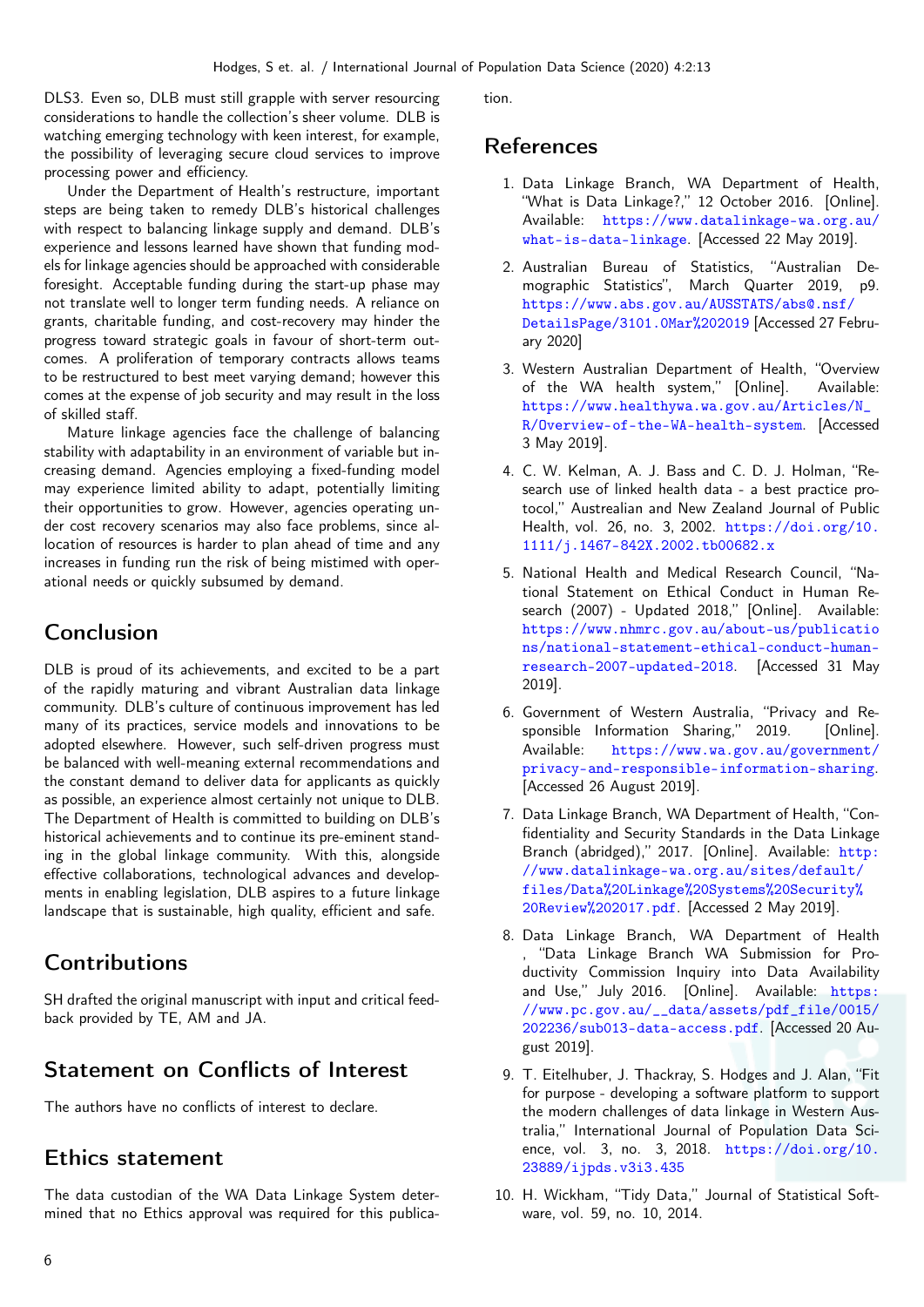- 11. T. Eitelhuber, "Data linkage making the right connections," 2016. [Online]. Available: [https://www.datalinkage-wa.org.au/sites/](https://www.datalinkage-wa.org.au/sites/default/files/Data%20Linkage%20Branch%20-%20Linkage%20Quality.pdf) [default/files/Data%20Linkage%20Branch%20-%](https://www.datalinkage-wa.org.au/sites/default/files/Data%20Linkage%20Branch%20-%20Linkage%20Quality.pdf) [20Linkage%20Quality.pdf](https://www.datalinkage-wa.org.au/sites/default/files/Data%20Linkage%20Branch%20-%20Linkage%20Quality.pdf). [Accessed 20 May 2019].
- 12. Data Linkage Branch, WA Department of Health, "Information for Data Providers," [Online]. Available: [https://www.datalinkage-wa.org.au/data/](https://www.datalinkage-wa.org.au/data/information-data-providers/) [information-data-providers/](https://www.datalinkage-wa.org.au/data/information-data-providers/). [Accessed 15 August 2019].
- 13. Australian Institute of Health and Welfare, "Data linkage protocols using a statistical linkage key," 2005. [Online]. Available: [https://www.aihw.gov.au/getmedia/](https://www.aihw.gov.au/getmedia/18e1666a-8b29-44d7-86d8-65bc1f6e2cb5/dlpuslk.pdf.aspx?inline=true) [18e1666a-8b29-44d7-86d8-65bc1f6e2cb5/dlpuslk](https://www.aihw.gov.au/getmedia/18e1666a-8b29-44d7-86d8-65bc1f6e2cb5/dlpuslk.pdf.aspx?inline=true). [pdf.aspx?inline=true](https://www.aihw.gov.au/getmedia/18e1666a-8b29-44d7-86d8-65bc1f6e2cb5/dlpuslk.pdf.aspx?inline=true). [Accessed 15 May 2019].
- 14. Data Linkage Branch, WA Department of Health, "Frequently Asked Questions - What is a linkage key," [Online]. Available: [https://www.datalinkage-wa.](https://www.datalinkage-wa.org/about-us/faq#46) [org/about-us/faq#46](https://www.datalinkage-wa.org/about-us/faq#46). [Accessed 22 May 2019].
- 15. Data Linkage Branch, WA Department of Health, "Linkage Quality," 18 July 2017. [Online]. Available: [https://www.datalinkage-wa.org.au/about-us/](https://www.datalinkage-wa.org.au/about-us/linkage-quality) [linkage-quality](https://www.datalinkage-wa.org.au/about-us/linkage-quality). [Accessed 28 May 2019].
- 16. Data Linkage Branch, WA Department of Health, "Linkage and the Extraction Process," 2019. [Online]. Available: [http://www.datalinkage-wa.org.](http://www.datalinkage-wa.org.au/dlb-linkage-extraction-process) [au/dlb-linkage-extraction-process](http://www.datalinkage-wa.org.au/dlb-linkage-extraction-process). [Accessed 20 May 2019].
- 17. T. Eitelhuber and G. Davis, "The custodian administered research extract server; "improving the pipeline" in linked data delivery systems," Health Information Science and Systems, vol. 2, no. 6, 2014.
- 18. M. Tew, K. M. Dalziel, D. J. Petrie and P. M. Clarke, "Growth of linked hospital data use in Australia: a systematic review," Australian Health Review, vol. 4, no. 41, pp. 394-400, 2016. [https://doi.org/10.1071/](https://doi.org/10.1071/AH16034) [AH16034](https://doi.org/10.1071/AH16034)
- 19. Data Linkage Branch, WA Department of Health, "Project Complexity," [Online]. Available: [https://www.datalinkage-wa.org.au/projects/](https://www.datalinkage-wa.org.au/projects/project-complexity) [project-complexity](https://www.datalinkage-wa.org.au/projects/project-complexity). [Accessed 20 May 2019].
- 20. Data Linkage Branch, WA Department of Health, "Forms," [Online]. Available: [https://www.](https://www.datalinkage-wa.org.au/forms) [datalinkage-wa.org.au/forms](https://www.datalinkage-wa.org.au/forms). [Accessed 15 May 2019].
- 21. Data Linkage Branch, WA Department of Health, "Family Connections Project," 15 Nov 2016. [Online]. Available: [https://www.datalinkage-wa.](https://www.datalinkage-wa.org/projects/family-connections-project) [org/projects/family-connections-project](https://www.datalinkage-wa.org/projects/family-connections-project). [Accessed 15 May 2019].
- 22. Christensen et al, "Evidence for the use of an algorithm in resolving inconsistent and missing Indigenous status in administrative data collections," Australian Journal of Social Issues, vol. 49, no. 4, pp. 423-443, 2014. [https://doi.org/10.1002/](https://doi.org/10.1002/j.1839-4655.2014.tb00322.x) [j.1839-4655.2014.tb00322.x](https://doi.org/10.1002/j.1839-4655.2014.tb00322.x) [Accessed 27 February 2020]
- 23. Data Linkage Branch, WA Department of Health, "WA Road Safety Project," 22 June 2016. [Online]. Available: [https://www.datalinkage-wa.](https://www.datalinkage-wa.org/projects/wa-road-safety-project) [org/projects/wa-road-safety-project](https://www.datalinkage-wa.org/projects/wa-road-safety-project). [Accessed 28 May 2019].
- 24. Department of Communities, "Target 120 initiative to turn kids' lives around," 11 May 2018. [Online]. Available: [https://www.communities.wa.gov.au/news/t](https://www.communities.wa.gov.au/news/target-120-initiative-to-turn-kids-lives-around/) [arget-120-initiative-to-turn-kids-lives-arou](https://www.communities.wa.gov.au/news/target-120-initiative-to-turn-kids-lives-around/) [nd/](https://www.communities.wa.gov.au/news/target-120-initiative-to-turn-kids-lives-around/). [Accessed 15 May 2019].
- 25. Telethon Kids Institute, "Developmental Pathways Project," 2019. [Online]. Available: [https://www.telethonkids.org.au/projects/](https://www.telethonkids.org.au/projects/developmental-pathways-project/) [developmental-pathways-project/](https://www.telethonkids.org.au/projects/developmental-pathways-project/). [Accessed 27 May 2019].
- 26. Department of the Prime Minister and Cabinet, Australian Government, "Best Practice Guide to Applying Data Sharing Principles," 15 March 2019. [Online]. Available: [https://www.pmc.gov.au/sites/default/files/p](https://www.pmc.gov.au/sites/default/files/publications/data-sharing-principles-best-practice-guide-15-mar-2019.pdf) [ublications/data-sharing-principles-best-pra](https://www.pmc.gov.au/sites/default/files/publications/data-sharing-principles-best-practice-guide-15-mar-2019.pdf) [ctice-guide-15-mar-2019.pdf](https://www.pmc.gov.au/sites/default/files/publications/data-sharing-principles-best-practice-guide-15-mar-2019.pdf). [Accessed 15 May 2019].

7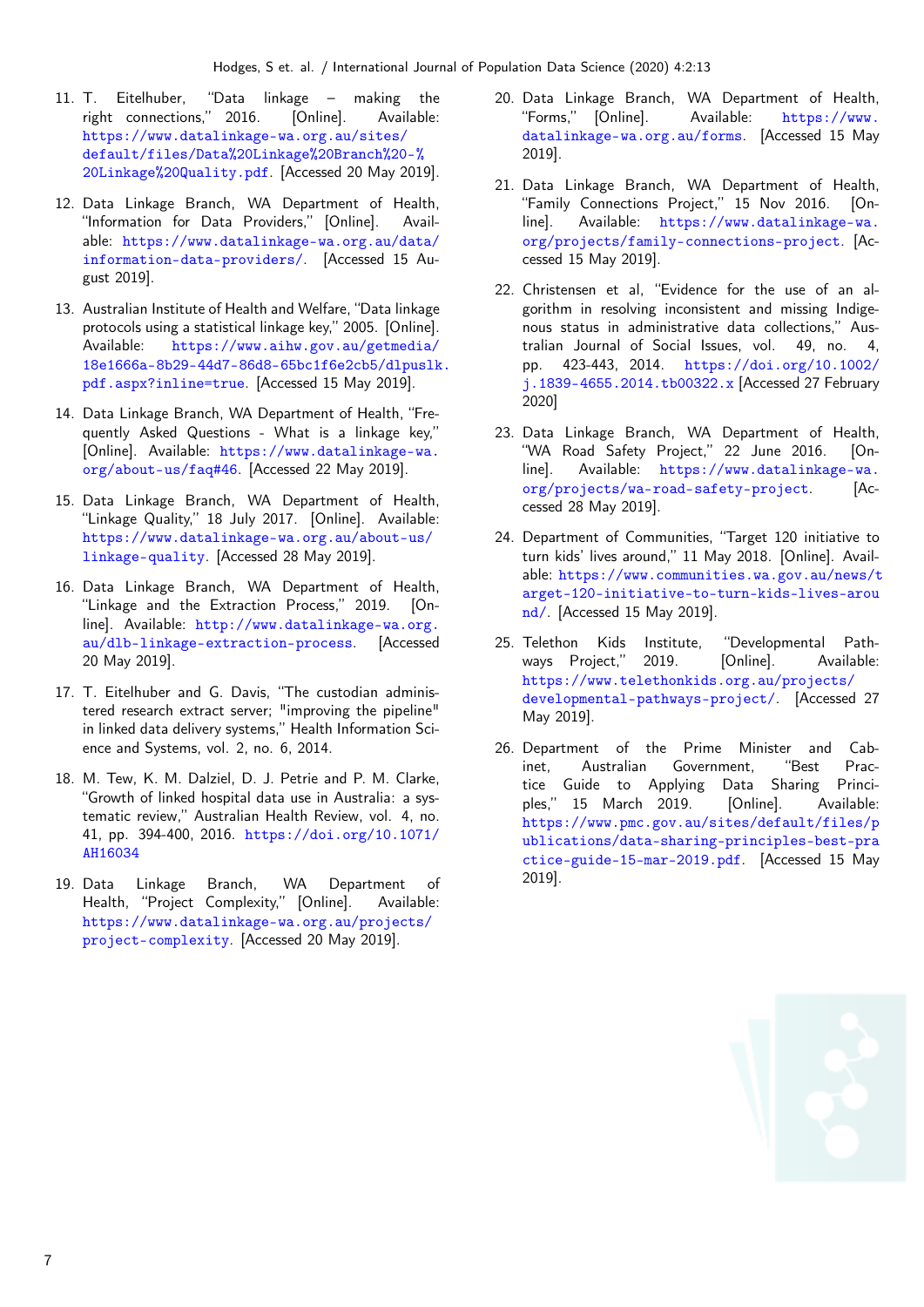#### Table 1: Data Linkage Branch teams

| Team                         | Function                                                                                                                                                                                                                                                                                                                                                                                                                                                                                                                                                                                                                                                                                        |
|------------------------------|-------------------------------------------------------------------------------------------------------------------------------------------------------------------------------------------------------------------------------------------------------------------------------------------------------------------------------------------------------------------------------------------------------------------------------------------------------------------------------------------------------------------------------------------------------------------------------------------------------------------------------------------------------------------------------------------------|
| Linkage Team                 | The DLB Linkage Team is responsible for the day-to-day operation of the WADLS including<br>the receipt, processing, linkage, and extraction of health-related and other datasets, as well as<br>value-adding processes such as those related to geocoding and family connections. Overseen by<br>the Team Leader, Linkage and Systems.                                                                                                                                                                                                                                                                                                                                                          |
| Client Services Team         | The Client Services team assists applicants for linked data through the application and approval<br>process that involves a variety of legal, ethical and governance arrangements. This process in-<br>cludes interactions with applicants to understand their linked data needs, facilitating feasibility<br>assessments and approvals, managing data requests, preparation and delivery. This involves con-<br>siderable negotiation with applicants, data custodians and staff undertaking data extraction to<br>ensure best practice protocols are followed and information is delivered in an agreed and timely<br>manner. Overseen by the Team Leader, Client Services and Data Delivery. |
| Data Delivery Team           | This DLB team is responsible for the maintenance and regular loading of supplied datasets into<br>the Custodian Administered Research Extract Server (CARES). CARES is a centralised repository<br>of service data from a number of participating collections and is described in detail elsewhere<br>[4]. This team is also responsible for preparation of approved bespoke linked data extracts using<br>CARES, integration of other datasets and performing quality assurance on linked data prior to<br>release to applicants. Overseen by the Team Leader, Client Services and Data Delivery.                                                                                              |
| Systems Team                 | This DLB team is responsible for the development of DLB's bespoke linkage software (called<br>DLS3) [9], maintenance of DLB's servers, and the support of DLB-specific IT infrastructure and<br>its users. Overseen by the Team Leader, Linkage and Systems.                                                                                                                                                                                                                                                                                                                                                                                                                                    |
| Strategy and Leadership Team | In addition to supporting the teams above, this team undertakes strategic planning, maintains<br>expert awareness of linked data methods and protocols, collaborates with other stakeholders,<br>performs delegated data custodian duties, and represents the Department of Health in relevant<br>state and national forums                                                                                                                                                                                                                                                                                                                                                                     |

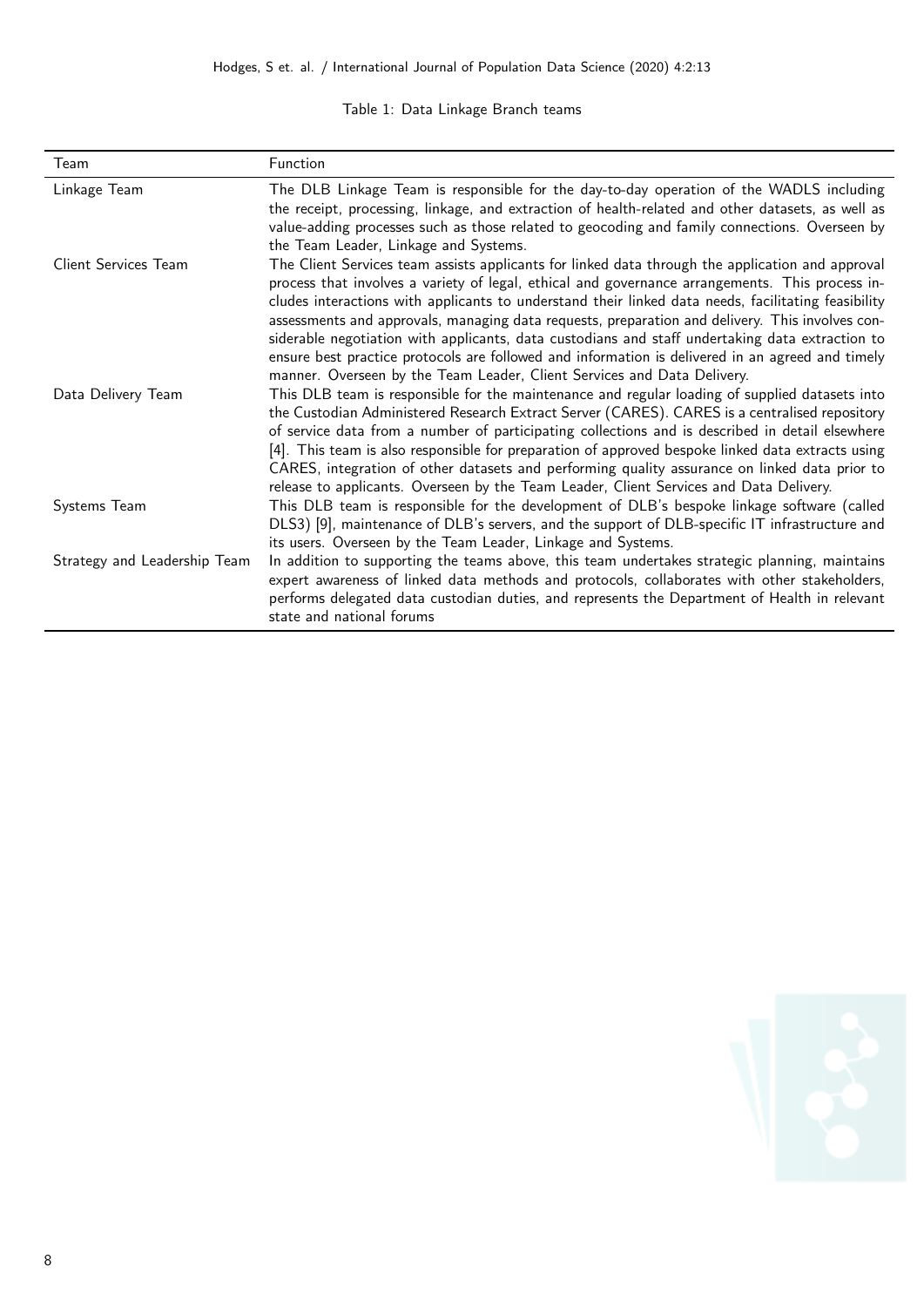Table 2: DLB Innovations, Precedents, and Pioneering collaborations

| Project/Initiative                           | Description                                                                                                                              |  |  |  |  |
|----------------------------------------------|------------------------------------------------------------------------------------------------------------------------------------------|--|--|--|--|
| Researcher training courses                  | Conducted three to four times annually to prepare applicants to navigate the linked data appli-                                          |  |  |  |  |
|                                              | cation and approvals processes.                                                                                                          |  |  |  |  |
| Project complexity                           | Development of an algorithm to measure the complexity of linked data projects [19].                                                      |  |  |  |  |
| Application process                          | A standardised and modularised data application process [20].                                                                            |  |  |  |  |
| Family Connections System                    | Creating genealogical linkages using data from the Registry of Births, Deaths and Marriages,                                             |  |  |  |  |
|                                              | and the Midwives Notifications System [21].                                                                                              |  |  |  |  |
| Aboriginal and Torres Strait                 | Creating and validating an algorithm to derive Aboriginal and Torres Strait Islander status using                                        |  |  |  |  |
| Status Flag                                  | information from multiple data collections [22].                                                                                         |  |  |  |  |
| Quality<br>Dataset<br>State-                 | The quality and completeness of the records that are provided to DLB influences the quality of                                           |  |  |  |  |
| ments                                        | the links that can be made between them. Data Quality Statements provide insight into the                                                |  |  |  |  |
|                                              | characteristics of the many datasets DLB holds, to help users of linked data understand some of                                          |  |  |  |  |
|                                              | the challenges faced in linking them together [15].                                                                                      |  |  |  |  |
| Routine geocoding                            | Matching address information from linked administrative data collections to reference data, to                                           |  |  |  |  |
|                                              | enable its use for spatial mapping and other applications (e.g., enhancements with national                                              |  |  |  |  |
|                                              | measures of social and locational disadvantage).                                                                                         |  |  |  |  |
| <b>CARES</b>                                 | Creating the CARES [17] infrastructure to improve timeframes by streamlining the data delivery                                           |  |  |  |  |
|                                              | process and reducing the burden on data custodians. It is maintained and operated by the Data                                            |  |  |  |  |
|                                              | Delivery Team.                                                                                                                           |  |  |  |  |
| DLS3                                         | Designing in-house data linkage software (DLS3) [9] that achieves an efficient, adaptable and                                            |  |  |  |  |
|                                              | scalable solution to DLB's evolving linkage needs. It is developed and maintained by the System's                                        |  |  |  |  |
|                                              | Team.                                                                                                                                    |  |  |  |  |
| Data Custodians and Stew-                    | Regular Data Custodian and Steward meetings that seek practical solutions to various hot issues                                          |  |  |  |  |
| ards meetings                                | that impact the availability and timeliness of linked data, mostly related to policy, legislation,                                       |  |  |  |  |
|                                              | other regulatory developments and resourcing.                                                                                            |  |  |  |  |
| Road Safety Data Linkage                     | A partnership with the WA Road Safety Commission to link a number of relevant data sets to                                               |  |  |  |  |
| Infrastructure Project<br>Target 120 Project | enable enhanced road safety research [23].<br>A State Government election commitment to develop linked data infrastructure that improves |  |  |  |  |
|                                              | the understanding and outcomes for young offenders and their families [24]. DLB oversees                                                 |  |  |  |  |
|                                              | the health-related component of a state-level distributed linkage model, and contributes linked                                          |  |  |  |  |
|                                              | health data and family connections to the resulting service database, the Social Investment Data                                         |  |  |  |  |
|                                              | Resource (SIDR).                                                                                                                         |  |  |  |  |
| Renal Demand Modelling                       | An ongoing Department of Health service planning initiative to achieve a more accurate, valid                                            |  |  |  |  |
| Project                                      | and reliable data set for renal service planning across WA.                                                                              |  |  |  |  |
| Developmental<br>Pathways                    | Inaugural linkages of a number of social services data collections, enabling linked data analysis                                        |  |  |  |  |
| Project                                      | to "investigate risk and protective factors that lead to differences in developmental outcomes for                                       |  |  |  |  |
|                                              | children and youth" [25].                                                                                                                |  |  |  |  |
| Department of Health core                    | The use of linkage keys for non-research core Department of Health business, including public                                            |  |  |  |  |
| business                                     | health monitoring, service evaluations, modelling, waitlist management and development of key                                            |  |  |  |  |
|                                              | performance indicators.                                                                                                                  |  |  |  |  |
|                                              |                                                                                                                                          |  |  |  |  |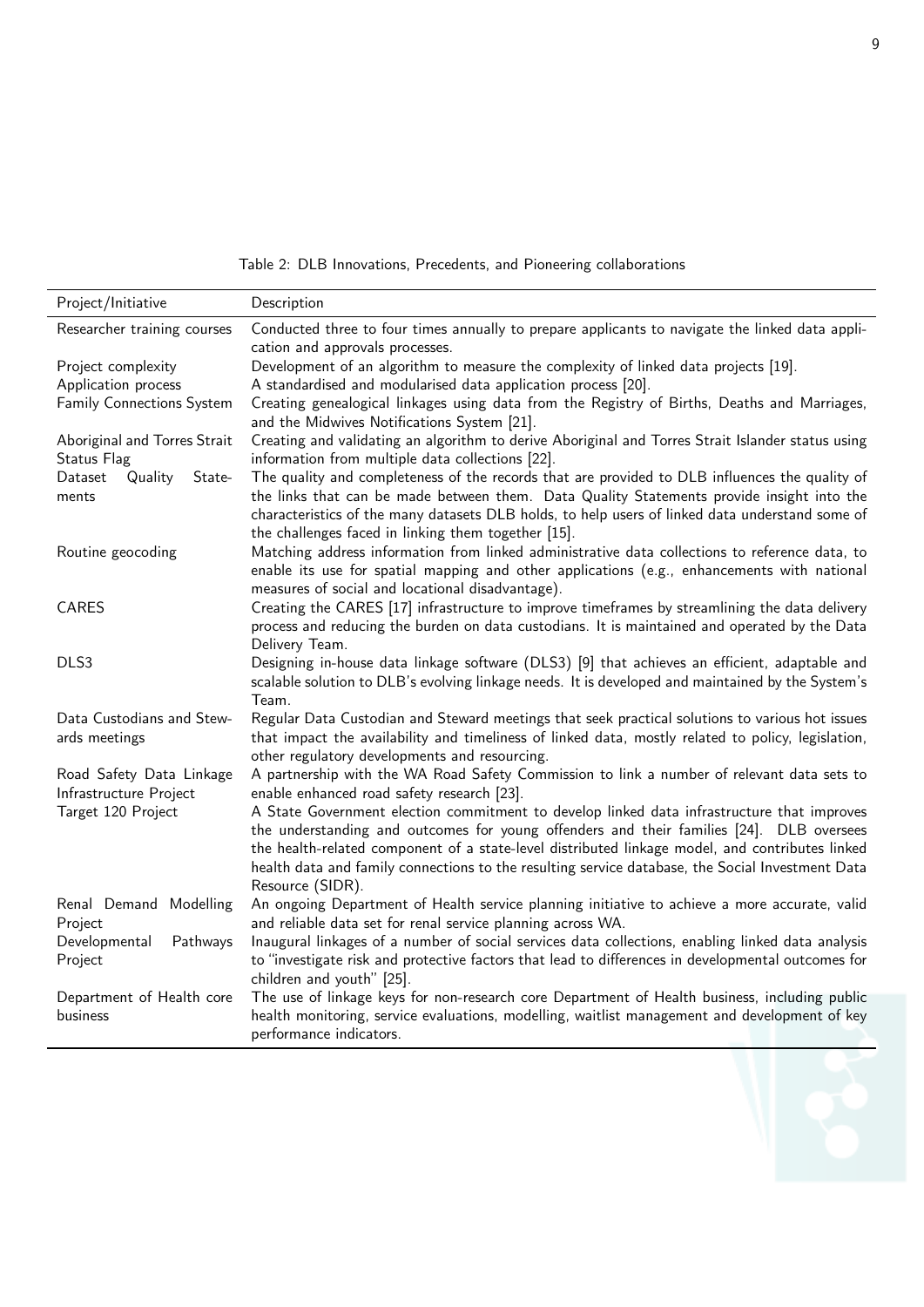Table 3: Governance of the use of Linked Data

Governance of the use of Linked Data

The Department of Health's governance of data, including linkage keys, is consistent with the collection, access and disclosure requirements embodied in a variety of legislation, policy frameworks and regulations.

The Director General of the Department of Health delegates these data responsibilities to data stewards, who are assisted by data custodians, noting that the latter are unparalleled subject-matter experts in the collection, management and interpretation of health data.

All data release must be authorised in line with the Director General approved policies.

Where personal health data is used for research, it requires ethical approval from the Department of Health's NHMRC accredited HREC and research governance approval via the Research Development Unit.

Use of DLB products and services, including linkage keys, requires authorisation. Data custodians and DLB are jointly responsible for ensuring linked data requests are technically and logically feasible, which at times includes escalation to the relevant data steward(s).

DLB coordinates this activity using a streamlined application review process [20] that includes a preliminary assessment of an application's feasibility and the provision of expert advice. DLB will typically also coordinate the draft application review process on behalf of non-Department of Health data custodians.

DLB's application process is independent from the HREC, but assists applicants with their preparation to submit their ethics application. Feedback from the HREC indicates that requests for linked data are better prepared coming via DLB's application process than other avenues.

Importantly, the Department of Health respects that non-Department of Health data custodians have their own independent processes that the Department of Health has no authority to change, prescribe, override, or hasten.

Differences in policies and legislation between jurisdictions must be considered when national or cross-jurisdictional linkages are featured.